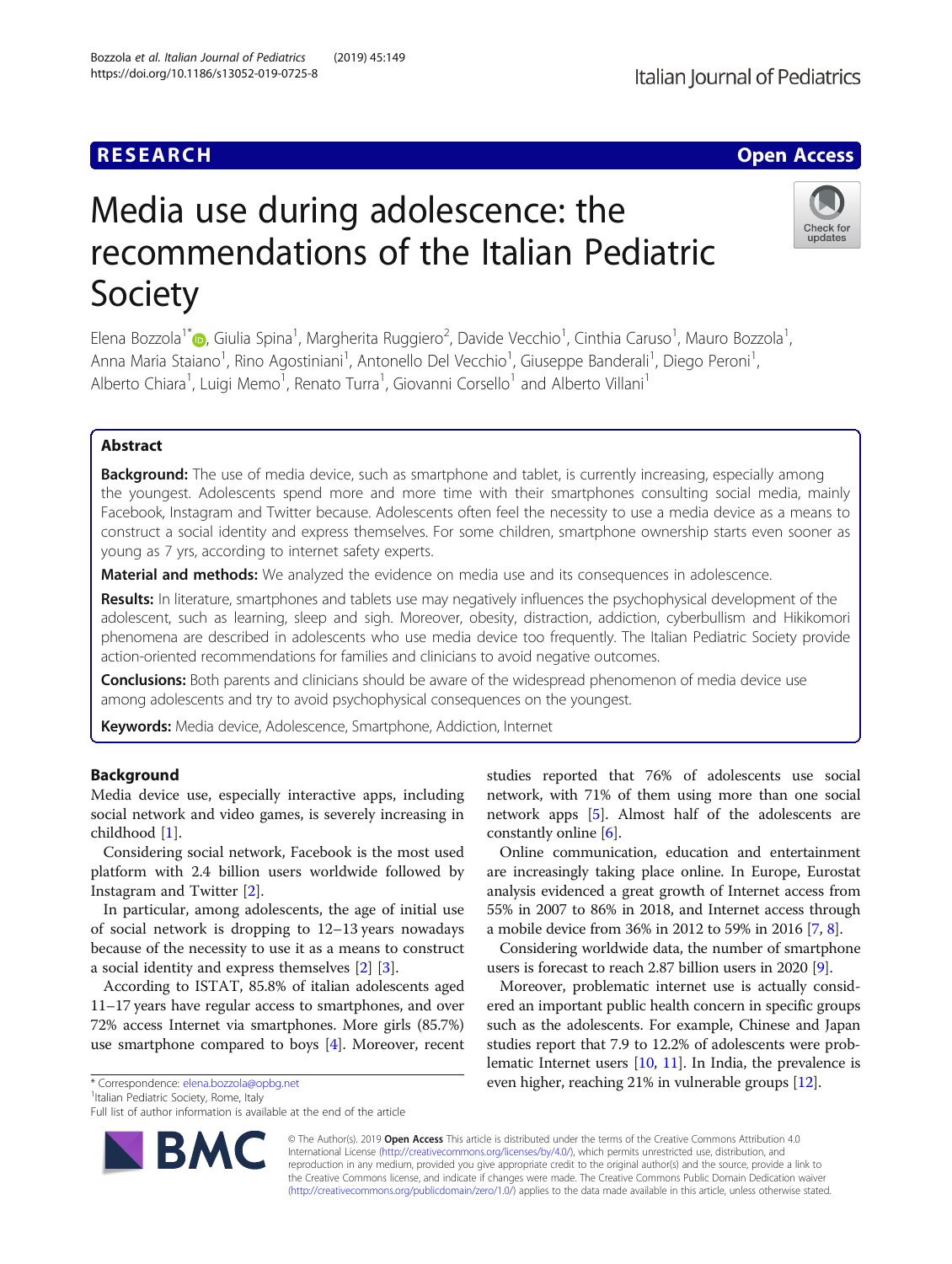In Italy few data exist about media use in adolescence [\[4](#page-6-0), [13,](#page-6-0) [14\]](#page-6-0).

A survey pointed out that 75% of adolescents use a smartphone during school activities and 98% use it over midnight. Many adolescents sleep with their smartphone under pillows (45%) and check smartphone during the night (60%). Moreover, 57% of them use smartphone within ten minutes from awaking and 80% fall asleep holding their smartphone [\[14](#page-6-0)].

#### Aim

Aim of the study is to describe the evidence on media use and its consequences among adolescents.

### Materials and methods

For the purpose of the study we investigated both positive and negative outcomes of media use on adolescents, considering health related problems, in order to give recommendations to optimize the use and to reduce negative consequences. A search strategy consisting of a systematic review of the thematic scientific literature published from January 2000 to April 2019 using the Preferred Reporting Items for Systematic Reviews and Meta-Analyses (PRISMA) guidelines. A comprehensive literature search of the MEDLINE/PubMed, Cochrane Library, the Cumulative Index to Nursing and Allied Health Literature (CIN-HAL) databases was conducted. The search algorithm was based on a combination of the following terms: media use, social network, video games, childhood, adolescence, family, parents, smartphone, internet, learning, sleep, sight, addiction, muscle, distraction, hikikomori, social withdrawal, cyberbullying, positive aspects, negative aspects. No language restriction was applied.

#### Results

#### Learning

Social network and smartphone may be related to learning consequences, such as low academic outcomes, reduced concentration and procrastination [[15](#page-6-0)–[17\]](#page-6-0).

Problematic smartphone use (PSU) correlates to a surface approach to learning more than to a deep approach one [\[18\]](#page-6-0). Among the negative consequences of a surface approach, the most frequent are: reduced creativity, organization skills, own thinking and comprehension of information [\[19](#page-6-0), [20\]](#page-6-0). Moreover, students with a surface approach to learning just aim to do only what is strictly necessary to study, reaching less satisfactory results than deeper learners [\[15](#page-6-0), [21](#page-6-0)–[24\]](#page-6-0).

#### Sleep

According to a recent literature review, the use of media devices during bed-time is frequent: 72% of children and 89% of adolescents have at least one media device in the bedroom [[25\]](#page-6-0). The pre-sleep smartphone

use has been reported to interfere with both sleep duration and quality [[26,](#page-6-0) [27](#page-6-0)].

Moreover, a lot of health problems have been described in relation to poor sleep quality: alcohol use disorders, depression, eye syndromes, body fatigue, obsessivecompulsive disorder and increased susceptibility to colds and fever [\[28](#page-6-0)–[33](#page-6-0)].

The circadian rhythm can be negative influenced by pre-sleep smartphone use, leading to inadequate sleeping: increased sleep latency, arousal and reduced sleep duration by approximately 6.5 h on weekdays [\[34](#page-6-0)–[36\]](#page-6-0).

Electromagnetic radiations and bright smartphones lights can cause physical discomfort such as muscular pain or headaches [[37](#page-6-0)–[39](#page-7-0)].

In addition, recent researches suggested that either inadequate sleep quality or sleep duration are related to metabolic conditions such as diabetes and cardiovascular disease or psychological problems such as depression or substance abuse [[40](#page-7-0), [41](#page-7-0)].

The number of adolescents with a sleep duration shorter than the one recommended by National sleep Foundation duration has increased, mainly among the girls (45.5% vs 39.6% in boys) [\[42](#page-7-0)].

Finally, a 5 or more hours daily of media devices use has been related to a higher risk of sleep problems when compared to a 1 h use daily [[43](#page-7-0)].

#### **Sight**

The increased use of smartphones may result in ocular problems such as dry eye disease (DED), eye irritation and fatigue, burning sensation, conjunctival injection, decreased visual acuity, strain, fatigue acute acquired comitant esotropia (AACE) and macular degeneration [[44](#page-7-0), [45\]](#page-7-0).

During smartphone use there is a reduction of the blink rate to 5–6/min that promotes tear evaporation and accommodation, leading to DED [[46](#page-7-0)–[48](#page-7-0)]. Luckily, a 4 week stop of smartphone use may led to clinical improvement in DED patients [\[49](#page-7-0)].

As for AACE, the close reading distance can increase the medial rectus muscles tone, causing an alteration of both vergence and accommodation. As well as in DED, clinical symptoms may improve refraining from smartphones [\[50,](#page-7-0) [51\]](#page-7-0).

# Addiction

One of the most problematic aspects of smartphones and Internet use in adolescents is addiction. Addiction is referred to someone obsessed by a specific activity which interferes with dailies activities [[52\]](#page-7-0).

In case of smartphone addiction, persons continuously check e-mails and social apps. The easy access to smartphone skills during the day facilitates the spreading of this kind of addiction [[53](#page-7-0)]. The smartphone use even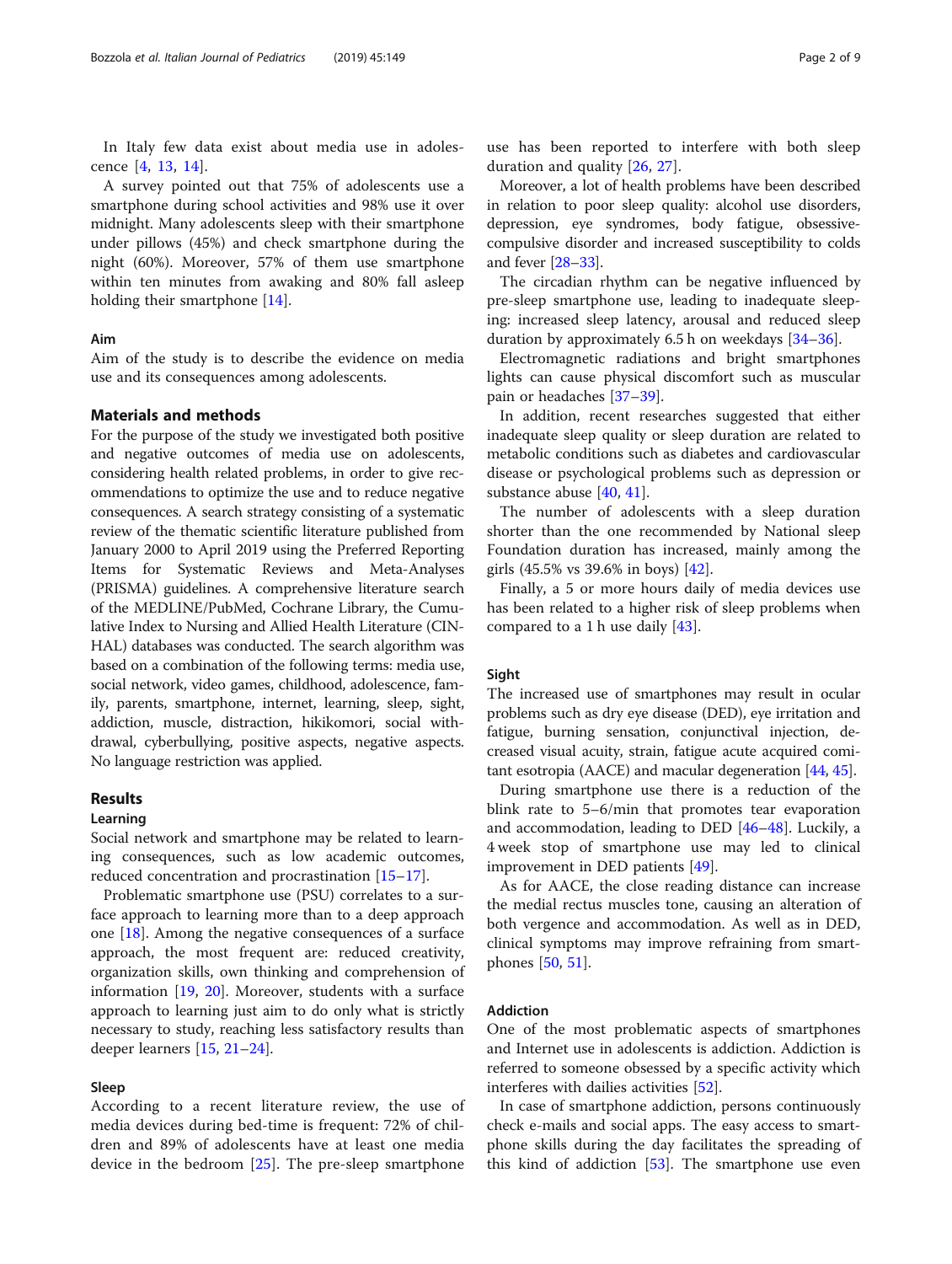during a face-to-face communication is an increased phenomena as well. It is called "phubbing" [\[54](#page-7-0)].

As suggested by previous studies, smartphone addiction may be compared to substance-use addiction [[55\]](#page-7-0).

Diagnostic criteria for smartphone addiction have been proposed in order to facilitate an early recognition of it [[56\]](#page-7-0).

According to the Teen Smartphone Addiction National Survey questionnaire conducted from 2016 to 2018, 60% of teens' friends, in their estimation, are addicted to their phones [[57\]](#page-7-0). Actually, few countries classify addiction as a disease. This is probably the reason why we have few data on media device addiction in adolescence.

A recent Survey by the National Information Society Agency in 2012 evidenced that smartphone addiction in Chorea was 8.4% [\[58\]](#page-7-0).

Some Studies emphasized risk factors related to smartphones addiction such as personality and sociodemographic features but also parental attitude. In details, concern, loss of controlling tolerance, withdrawal, instability and impulsiveness, mood modification, lies, loss of interest have been identified as risk factors of smartphone addiction [\[59](#page-7-0)].

Considering gender factors, previous researches described that females spent more time on smartphones and had almost 3 times more risk for smartphone addiction than males  $[60, 61]$  $[60, 61]$  $[60, 61]$  $[60, 61]$  $[60, 61]$ . It has also been reported that female addiction may be related to a stronger desire for social relationships [\[62](#page-7-0)].

Regarding parental attitude toward smartphone use, parental education is important to treat adolescents with addictions  $[63, 64]$  $[63, 64]$  $[63, 64]$  $[63, 64]$ . In this context, parents may prevent smartphone addiction among adolescents by providing support. In fact, a good parent–adolescent relationship may reduce social anxiety and increase security and selfesteem [[65](#page-7-0)]. On the other hand, parental attachment and insecurity may increase the risk of smartphones addiction in adolescents [[66\]](#page-7-0).

Main psychological problems correlated to addiction are: low self-esteem, stress, anxiety, depression, insecurity and solitude [[18,](#page-6-0) [67\]](#page-7-0).

School outcomes may be affected as well because smartphone addiction may led adolescents to ignore responsibilities and to spend time unproductively [[68,](#page-7-0) [69\]](#page-7-0).

Internet is often used to escape from negative feelings and solitude, avoid face-to-face interactions, increase self-esteem, enhancing the risk of depression, social anxiety and addiction [[70,](#page-7-0) [71\]](#page-7-0).

Smartphone addiction has been related to two phenomena: fear of missing out (FOMO) and boredom.

FOMO may be described as the apprehension of loose experiences and the consequent wish to remain constantly socially connected with the others. FOMO generates the

necessity to check continuously social app in order to keep up to date on friends' activities [\[72\]](#page-7-0).

Boredom is defined as an unpleasant emotional state, related to lack of psychological involvement and interest associated with dissatisfaction. People may try to cope with boredom by seeking additional stimulation and compulsively using smartphones [[73](#page-7-0)–[75](#page-7-0)].

Adolescents, who are more vulnerable, have a higher risk of boredom and of pathological use of on-line communication applications [[76\]](#page-7-0). On the contrary, smartphone addiction could be negatively influenced by face to face adolescent contacts [[77\]](#page-7-0).

# Muscle and skeleton

Problematic smartphone use (PSU) has been related to skeletal problems, muscles pain, sedentary lifestyle, lack of physical energy and weakened immunity [[78,](#page-7-0) [79\]](#page-7-0).

Some Chinese reports, describe that 70% of adolescents experienced neck pain, 65% shoulder pain, 46% wrist and finger pain. Musculoskeletal disorders related to smartphones may be influenced by many factors, including smartphone display size, number of text messages sent and hours daily spent on smartphones [\[80,](#page-7-0) [81](#page-7-0)].

Moreover, during smartphone use, a non physiological posture may lead to cervical problems. For example, a neck flexion (33–45°) may cause musculoskeletal consequences especially in the neck region [[82,](#page-7-0) [83\]](#page-7-0).

In particular, texting is one of the most contributing factor of stress on the cervical spine and of neck pain in those who spent 5.4 h a day on their smartphone  $[82, 84]$  $[82, 84]$  $[82, 84]$  $[82, 84]$ .

#### **Distraction**

Smartphones activities are associated with higher cognitive distraction and with lower awareness occasionally endangering the lives of users [[85](#page-7-0)].

The risk of distraction is higher in case of large smartphone screens and in case of gaming [[86\]](#page-7-0).

Dramatic data showed that vehicle crashes are one of the major causes of injuries in children. The USA experienced an increase of 5% of motor vehicle fatalities in adolescents [[87,](#page-7-0) [88\]](#page-7-0). This may be related to a PSU. In fact, pedestrians using internet and smartphones have a high risk to engage traffic accident because they less frequently look both way and cross the road with a minor attention [\[89](#page-7-0)]. In particular, music listeners have a decreased situational awareness [\[90](#page-7-0)].

In this context, the role of parental modeling is crucial in adolescent behaviors development: adolescents with parents engaging in cell phone-related distracted driving are more likely to use a cell phone while driving themselves. A study conducted on 760 parents while children (4–10 years) were in the vehicle observed that 47% of parents talked on a hand-held phone, 52.2% talked on a hands-free phone, 33.7% read text messages, 26.7% sent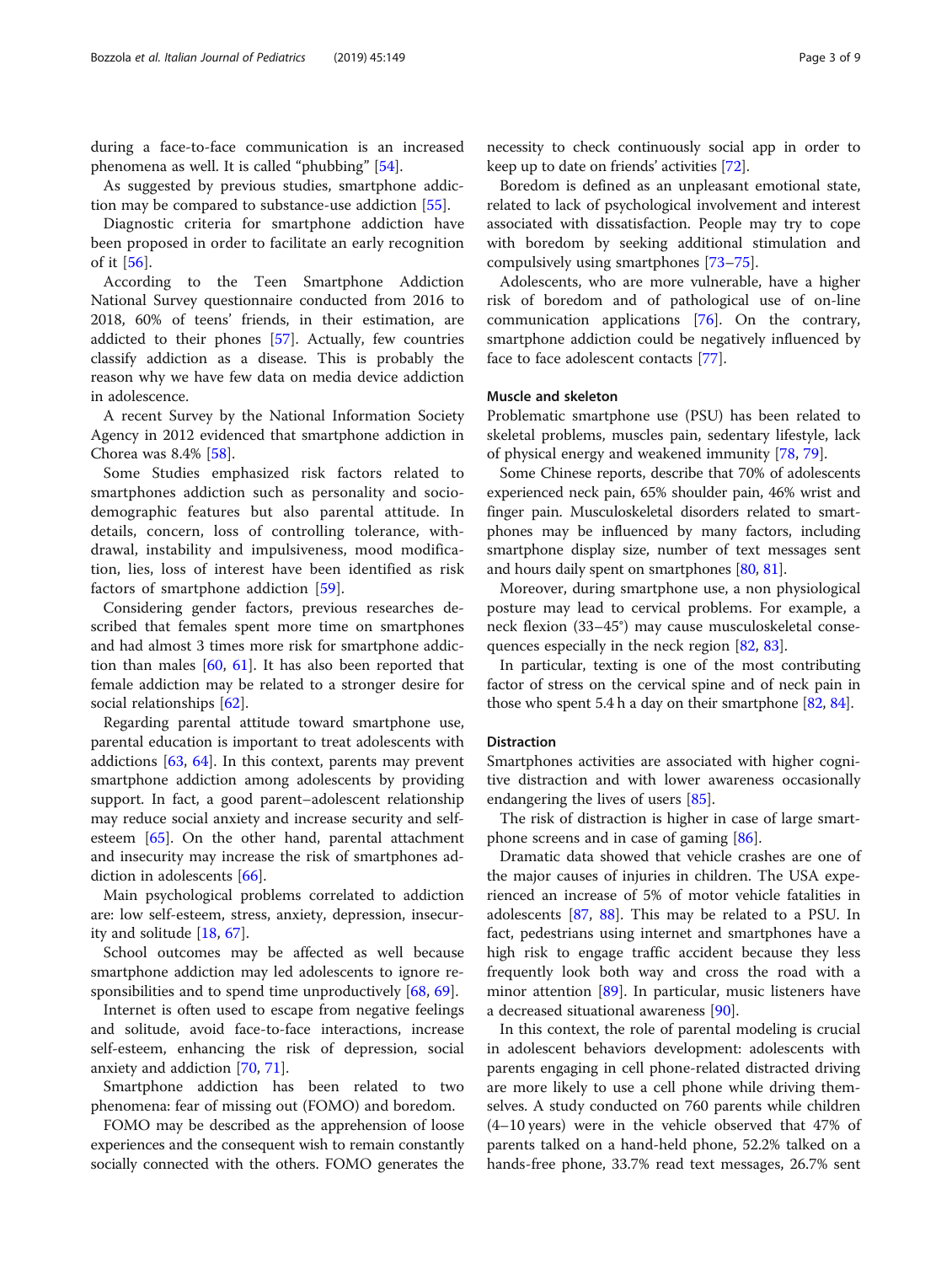# Cyberbullying

The increasing rate of cyberbullying is related to a wide availability of smartphones, internet and mobile devices. It may be defined as a form of bullying performed by a person or by a group through an electronic mean and finalized to inflict discomfort, threat, fear or embarassment to the victim [[92](#page-8-0)]. There are different forms of cyberbullying described by literature: phone calls, text messages, pictures/video clips, emails and messaging apps are among the most used [[93\]](#page-8-0). This is a great public health concern: in Italy, 2015 ISTAT data showed that 19.8% of 11–17 years old internet users, report being cyberbullied [[94](#page-8-0)–[96](#page-8-0)].

# Hikikomori

A social phenomenon called Shakaiteki hikikomori (social withdrawal) is becoming increasingly recognized in several Countries [\[97](#page-8-0)]. To date, it has been estimated that approximately 1–2% of adolescents and young adults are hikikomori in Asian countries. Most of them are males and experience a social reclusion ranges from 1 to 4 years [[98](#page-8-0)–[104\]](#page-8-0). They refuse to communicate even with their own family, continuously use Internet and only venture out to deal with their bodily needs.

Many hikikomori spends even more than 12 h a day in front of a screen and consequently is at high risk of internet addiction [[105](#page-8-0)–[107](#page-8-0)].

#### Positive aspects

Smartphone and Internet have also been related to numerous positive aspects concerning with social interactions and communication, developmental and psychology features.

Adolescents may improve self-control, express opinions and reflective decisions [[108](#page-8-0)].

Adolescents who feel isolated and depressed, may establish relationships without concerning about how others evaluate their physical aspect, improve their depressed mood and gain support to increase their self-esteem and peer acceptance and obtain emotional support [[109](#page-8-0)–[113](#page-8-0)].

Results are summarized in Table [1.](#page-4-0)

#### **Discussion**

#### Advices

# To parents

On the base of literature reports, parents should be aware of positive and negative effects of smartphone and media device use in adolescents. Consequently, actionoriented recommendations for families include:

- Improve communication: invite adolescents to critically discuss about the time they spent on media device and about the social app they use. Encourage them sharing problems they may experience offline and online. Aware them on online content and on online privacy.
- Monitor: verify the time spent online and the contents; promote active discussion about media device use; suggest co-view and co-play.
- Define clear policies and regulations: avoid media device use during meals, homeworks and bed-time.
- Give the example: reduce time spent using smartphones during family meeting, when crossing the street and during meals.
- Collaboration: create a network with pediatricians and health care providers in order to aware adolescent internet and smartphones disorders.

#### To clinicians

On the base of literature reports, recommendations for clinicians and health care providers include:

- Communication with adolescents and parents: inform adolescents on positive and on negative effects of media device use. Provide information on: addiction risk, distraction, academic outcomes, neuropsychological consequences, comprehension. Discuss with adolescents about their smartphones and social network use, approaching it in a more conscious and informed way. Reflect with teens and parents about how screen-based distractions around are linked with impaired academic performance and how parents are an important model for their children.
- Social networks and positive aspects: discourage adolescents use of social network and smartphones just to avoid solitude and to increase self-esteem; promote a safe use of media to connect with friends and share contents.
- Improve student–student relationship: promote face-to face relationship with adolescents and family.
- Recognize changes in health and social behaviour: in order to promptly copy with smartphone addiction and to minimize negative effects, clinicians should recognize symptoms and signs suggestive for a not correct media device use, such as weight gain/loss, headaches and muscle pain, vision/eye disturbances, etc.
- Educate: introduce screening questions about child's on-line life into the general pediatric visit, including questions about video game use and cyberbullying, in order to identify adolescents that are engaging in health risk behaviours or addiction problems. Advices are summarized in Table [2](#page-5-0).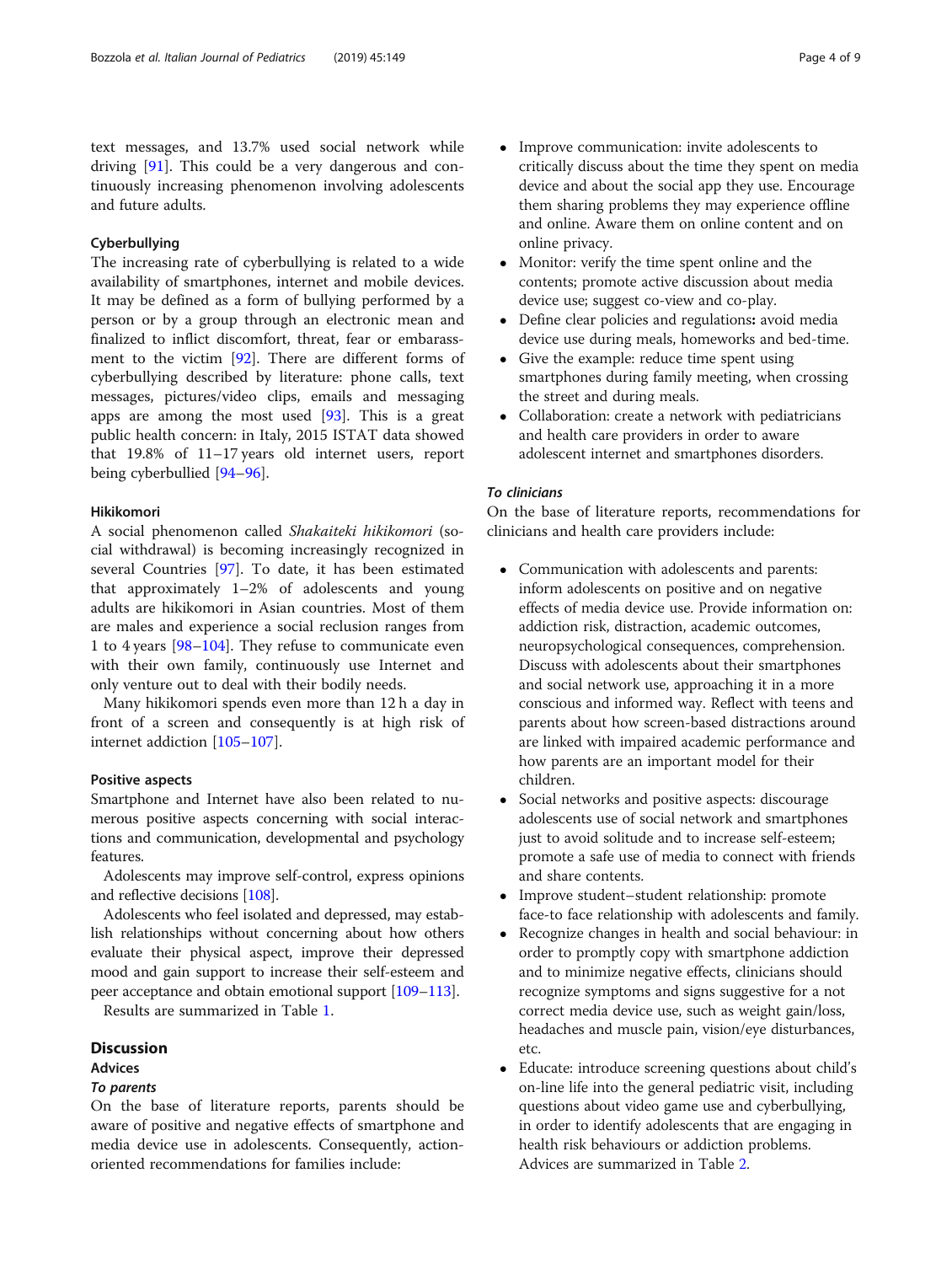# <span id="page-4-0"></span>Table 1 Main reviewed articles and their principal features

| <b>DOMAIN</b> | <b>REFERENCE</b>                            | <b>TYPE</b><br>OF<br><b>STUDY</b><br><b>DESIGN</b> | <b>METHOD</b>         | MAIN INSTRUMENTS USED                                                                                                                                                                                                                                                                                  | <b>OUTCOMES' ANALISYS</b><br>AND/OR<br>STANDARDIZED<br><b>GRADING OF EVIDENCE</b><br>LEVEL APPLIED | HIGHLIGHTED<br>PROS/CONS                                                                                        |  |
|---------------|---------------------------------------------|----------------------------------------------------|-----------------------|--------------------------------------------------------------------------------------------------------------------------------------------------------------------------------------------------------------------------------------------------------------------------------------------------------|----------------------------------------------------------------------------------------------------|-----------------------------------------------------------------------------------------------------------------|--|
| Learning      | Rogaten J et al.,<br>2013 [15]              | <b>CS</b>                                          | Online<br>survey      | Approaches and Study Skills Inventory for<br>Students, the Positive and Negative Affect<br>Schedule, the Evaluation Anxiety Scales                                                                                                                                                                     | SA                                                                                                 | Low academic<br>outcomes,<br>reduction of                                                                       |  |
|               | Kirschner PA et al.,<br>2016 [16]           | CS                                                 | Customized<br>survey  | Five sections of closed-response (e.g.,<br>Likert-type scaling) and open-response<br>items.                                                                                                                                                                                                            | SA                                                                                                 | concentration,<br>reduction of<br>creativity,<br>reduction of<br>comprehension,<br>reduction of<br>organization |  |
|               | Lopez-Fernandez O<br>et al., 2017 [18]      | CS                                                 | Online<br>survey      | The dependence subscale of a short<br>version of the Problematic Mobile Phone<br>Use Questionnaire                                                                                                                                                                                                     | SA                                                                                                 |                                                                                                                 |  |
|               | Arquero JL, at al.,<br>2015 [22]            | CS                                                 | Customized<br>survey  | New Study Process Questionnaire (N-SPQ-3f) and Academic<br>Motivation Scale                                                                                                                                                                                                                            | Statistical and<br>comparative subgroups'<br>analysis of the observed<br>data                      |                                                                                                                 |  |
|               | Rozgonjuk D et al.,<br>2018 [24]            | CS                                                 | Online<br>survey      | Estonian Smartphone Addiction Proneness Scale and the<br>Estonian Revised Study Process Questionnaire                                                                                                                                                                                                  | SA                                                                                                 |                                                                                                                 |  |
| Sleep         | Charter B et al.,<br>2016 [25]              | MA                                                 | <b>RW</b>             | 24 MeSH terms, titles and abstracts were screened for<br>relevance                                                                                                                                                                                                                                     | Statistical heterogeneity<br>was assessed using the<br>12 statistic                                | Increase of sleep<br>latency,<br>increase of arousals,<br>reduction of sleep<br>duration,<br>metabolic issues   |  |
|               | Prather AA et al.,<br>2014 [31]             | CS                                                 | Longitudinal<br>study | <b>NA</b>                                                                                                                                                                                                                                                                                              | SA                                                                                                 |                                                                                                                 |  |
|               | Caine N et al., 2010<br>$[37]$              | DS                                                 | <b>RW</b>             | Literature Research                                                                                                                                                                                                                                                                                    | SA                                                                                                 |                                                                                                                 |  |
|               | Bixler E, 2009 [41]                         | DS                                                 | <b>RW</b>             | Literature Research                                                                                                                                                                                                                                                                                    | SA                                                                                                 |                                                                                                                 |  |
|               | Owens J, 2014 [42]                          | <b>DS</b>                                          | <b>RW</b>             | Literature Research                                                                                                                                                                                                                                                                                    | SA                                                                                                 |                                                                                                                 |  |
| Sight         | Fenga C et al., 2014<br>[47]                | CC                                                 | ΝA                    | Ocular examination and questionnaire                                                                                                                                                                                                                                                                   | SA                                                                                                 | Dry eye disease,<br>eye irritation and<br>burning sensation,<br>conjunctival<br>injection,                      |  |
|               | Moon JH et al.,<br>2014 [48]                | CC                                                 | ΝA                    | Ocular examination and questionnaire                                                                                                                                                                                                                                                                   | SA                                                                                                 |                                                                                                                 |  |
|               | Moon JH et al.,<br>2016 [49]                | CC                                                 | ΝA                    | Ocular examination and questionnaire                                                                                                                                                                                                                                                                   | SA                                                                                                 | decrease visual<br>acuity,<br>acute acquired<br>comitant esotropia,<br>macular<br>degeneration                  |  |
| Addiction     | Chotpitayasunondh CS<br>V et al., 2016 [54] |                                                    | Online<br>survey      | Phubbing questionnaire, Smartphone Addiction Scale Short<br>Version (SAS-SV), Internet Addiction Test (IAT), Fear of Missing<br>Out Scale (FoMOs), and Brief Self-Control Scale (BSCS)                                                                                                                 | Statistical analysis of the<br>observed data                                                       | Fear of missing out,<br>wish to remain<br>constantly                                                            |  |
|               | Wegmann E et al.,<br>2016 [55]              | <b>CS</b>                                          | Survey                | Modified Version of the Short Internet Addiction Test, internet-<br>Use Expectancies Scale, Brief COPE, elf-Efficacy Scale, Brief<br>Symptom Inventor,                                                                                                                                                 | Statistical analysis of the<br>observed data                                                       | connected,<br>necessity to check<br>continuously social                                                         |  |
|               | Choi SW et al., 2015 CS<br>[60]             |                                                    | Survey                | Smartphone Addiction Scale, the Young Internet Addiction<br>Test, the Alcohol<br>Use Disorders Identification Test, the Beck Depression Inventory observed data<br>I, the State-Trait Anxiety Inventory (Trait<br>Version), the Character Strengths Test, and the Connor-<br>Davidson Resilience Scale | Multiple linear<br>regression analyses of                                                          | app,<br>boredom,<br>lack of<br>psychological<br>involvement,<br>lack of interest<br>dissatisfaction             |  |
|               | Long J et al., 2016<br>[62]                 | CS.                                                | Survey                | Socio-demographic, smartphone use feature, problematic<br>Cellular Phone Use Questionnaire (PCPUQ), Chinese Frost<br>Multidimensional Perfectionism Scale (CFMPS), Zung Self-Rating<br>Depression Scale (SDS), Zung Self-Rating Anxiety Scale (SAS),<br>Perceived Stress Scale (PSS)                   | Statistical analysis of the<br>observed data                                                       |                                                                                                                 |  |
|               | Jia R et al., 2016<br>[65]                  | <b>CHS</b>                                         | Anonymous<br>survey   | Measurement scales to assess PIU and parental attachment<br>(both maternal and paternal)                                                                                                                                                                                                               | Ordinary least squares<br>regression                                                               |                                                                                                                 |  |
|               | Liu M et al. 2016<br>[67]                   | MA                                                 | PRISMA<br>quideline   | Electronic databases of PubMed, Web of Science and EBSCO<br>systematically review                                                                                                                                                                                                                      | Generalised least<br>squares trend<br>estimation                                                   |                                                                                                                 |  |
| Muscle        | Lee JH et al., 2014<br>[81]                 | CC                                                 | Survey                | Questionnaires                                                                                                                                                                                                                                                                                         | SA                                                                                                 | Neck pain,<br>shoulder pain,<br>wrist and finger<br>pain,<br>vehicle crashes,<br>traffic accident               |  |
|               | Kang JH et al., 2012<br>[83]                | CC                                                 | Survey                | Computer software                                                                                                                                                                                                                                                                                      | SA                                                                                                 |                                                                                                                 |  |
|               | Collet C et al., 2010<br>[87]               | <b>DS</b>                                          | Survey                | Questionnaires                                                                                                                                                                                                                                                                                         | SA                                                                                                 |                                                                                                                 |  |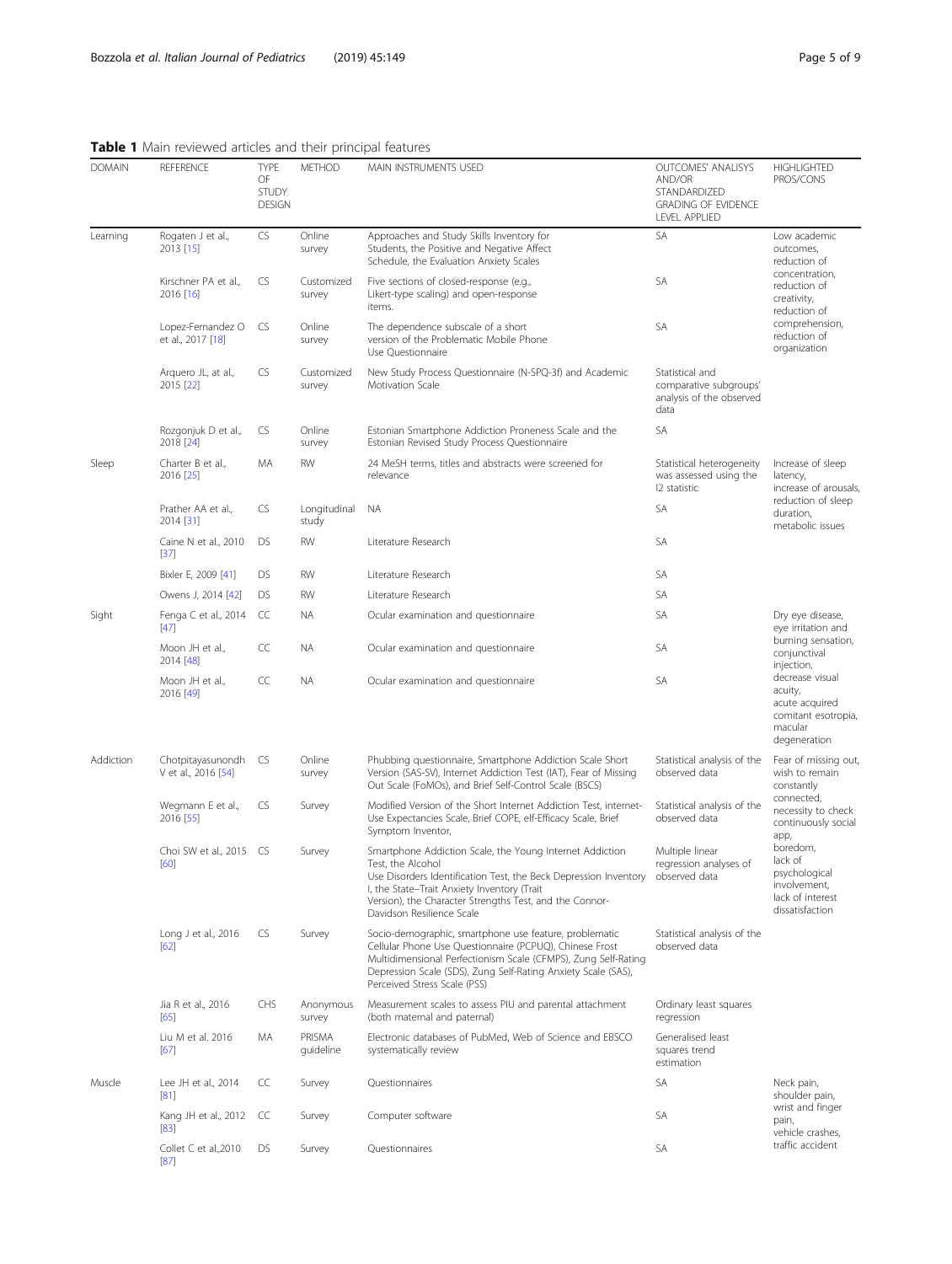| <b>DOMAIN</b>       | <b>REFERENCE</b>                        | <b>TYPE</b><br>OF<br><b>STUDY</b><br><b>DESIGN</b> | <b>METHOD</b>                    | MAIN INSTRUMENTS USED                                                                                                                                                                    | <b>OUTCOMES' ANALISYS</b><br>AND/OR<br>STANDARDIZED<br><b>GRADING OF EVIDENCE</b><br>LEVEL APPLIED | HIGHLIGHTED<br>PROS/CONS                                                                                               |  |
|---------------------|-----------------------------------------|----------------------------------------------------|----------------------------------|------------------------------------------------------------------------------------------------------------------------------------------------------------------------------------------|----------------------------------------------------------------------------------------------------|------------------------------------------------------------------------------------------------------------------------|--|
| Distraction         | Collet C et al.,2010<br>[87]            | <b>DS</b>                                          | Survey                           | Questionnaires                                                                                                                                                                           | <b>SA</b>                                                                                          | Vehicle crashes,<br>traffic accidents                                                                                  |  |
|                     | Stelling-Konczak A<br>et al., 2017 [90] | <b>DS</b>                                          | Survey                           | Ouestionnaire                                                                                                                                                                            | <b>SA</b>                                                                                          |                                                                                                                        |  |
|                     | Byington KW et al.,<br>2013 [91]        | <b>CS</b>                                          | Survey                           | Virtual pedestrian street Questionnaire                                                                                                                                                  | SA                                                                                                 |                                                                                                                        |  |
|                     | Bingham CR et al.,<br>2015 [93]         | <b>DS</b>                                          | Survey                           | National sample of 403 parent-teen dyads using random-digit<br>dialing telephone interviews.                                                                                             | Bingham CR et al., 2015<br>[93]                                                                    |                                                                                                                        |  |
| Cyberbullying       | Tokunaga RS, 2010<br>$[94]$             | <b>RW</b>                                          | Survey                           | Ouestionnaires                                                                                                                                                                           | <b>SA</b>                                                                                          | Social discomfort.<br>exclusion,                                                                                       |  |
|                     | Smith PK et al.,<br>2008 [95]           | <b>DS</b>                                          | Survey                           | Ouestionnaires                                                                                                                                                                           | <b>SA</b>                                                                                          | alienation,                                                                                                            |  |
| Hikikomori          | Stip E et al., 2016<br>[105]            | <b>DS</b>                                          | <b>RW</b>                        | Medline up to 12th May, 2015 supplemented by a hand search<br>of the bibliographies of all retrieved articles.                                                                           | <b>SA</b>                                                                                          | Absence of human-<br>human interaction                                                                                 |  |
|                     | Lee YS et al., 2013<br>[106]            | CC                                                 | Interview                        | Participants' Depression Inventory, Trait Anxiety Inventory,<br>Social Anxiety Scale, and Internet Addiction Scale scores.                                                               | SA                                                                                                 | and<br>communication                                                                                                   |  |
|                     | Li TM et al., 2015<br>[107]             | <b>DS</b>                                          | <b>RW</b>                        | ProQuest, ScienceDirect, Web of Science and PubMed,<br>quantitative and qualitative studies of socially withdrawn<br>youths published in English and academic peer-reviewed<br>journals. | <b>NA</b>                                                                                          |                                                                                                                        |  |
| Positive<br>aspects | Ferrara P et al., 2014 DS<br>[109]      |                                                    | Customized<br>internet-<br>based | Newspaper indexes, news websites and internet search<br>engines such as Google were used.                                                                                                | <b>DS</b>                                                                                          | Improvement of<br>self-control,<br>improvement of                                                                      |  |
|                     | Petry NM et al.,<br>2014 [110]          | <b>RW</b>                                          | Experts'<br>estimations          | Cross-cultural experts' collaboration                                                                                                                                                    | <b>NA</b>                                                                                          | communication<br>among depressed<br>children,                                                                          |  |
|                     | Ferrara P et al., 2018<br>[111]         | <b>DS</b>                                          | <b>RW</b>                        | <b>NA</b>                                                                                                                                                                                | <b>NA</b>                                                                                          | improvement of<br>communication<br>among insecure<br>adolescents,<br>improvement of<br>capacity to express<br>opinions |  |
|                     | Baer S et al., 2011<br>[112]            | <b>CS</b>                                          | Survey                           | Computer/Gaming-station Addiction Scale                                                                                                                                                  | SA                                                                                                 |                                                                                                                        |  |

# <span id="page-5-0"></span>Table 1 Main reviewed articles and their principal features (Continued)

Legend as follow: NA, not available feature; CC, case control; DS, descriptive study; CHS, cohort study; RP, report; RW, review; MA, metanalysis; SA, statistical analysis

# Table 2 Advices to parents and clinicians on media use during adolescence

| <b>ADVICES</b>      |                                                                                                                                                                                                                |                                          |                                                                                                                                                                                                                                            |  |  |
|---------------------|----------------------------------------------------------------------------------------------------------------------------------------------------------------------------------------------------------------|------------------------------------------|--------------------------------------------------------------------------------------------------------------------------------------------------------------------------------------------------------------------------------------------|--|--|
| <b>ITEM</b>         | TO PARENTS                                                                                                                                                                                                     | <b>ITEM</b>                              | TO CLINICIANS                                                                                                                                                                                                                              |  |  |
| Communication       | - Create open communication sharing<br>problems and difficulties<br>- Remind the need to protect online<br>privacy<br>- Encourage critical thinking about media                                                | Communication                            | - Provide to adolescents Information about positive and negative effects of media use<br>- Reflect with teens about worsening of academic performances                                                                                     |  |  |
| Monitoring          | - Time spent online<br>- The appropriate technology for each<br>stage of development.<br>- Contents                                                                                                            | Positive aspects                         | - Promote face-to face interaction<br>- Encourage a safe use of media<br>- Promote media use to share contents with friends                                                                                                                |  |  |
| Rules               | - No media use during meals<br>- No media use during home-works<br>- No media use during bed time                                                                                                              | Physical<br>examination and<br>education | - Introduce screening questions about media use during general visit<br>- Recognize symptoms and signs suggestive for a not correct media use: weight loss/gain<br>headaches, muscle discomfort, eyes disturbances, psychological problems |  |  |
| Give the<br>example | - Restrict time spent using smartphone<br>during family meetings<br>- Do not use smartphones when driving<br>and during meals.<br>- Choose appropriate contents for online<br>communication and social network | <b>Collaboration</b>                     | - Create a network with families and health care providers                                                                                                                                                                                 |  |  |
| Collaboration       | - Create a network with pediatrician and<br>health care providers                                                                                                                                              |                                          |                                                                                                                                                                                                                                            |  |  |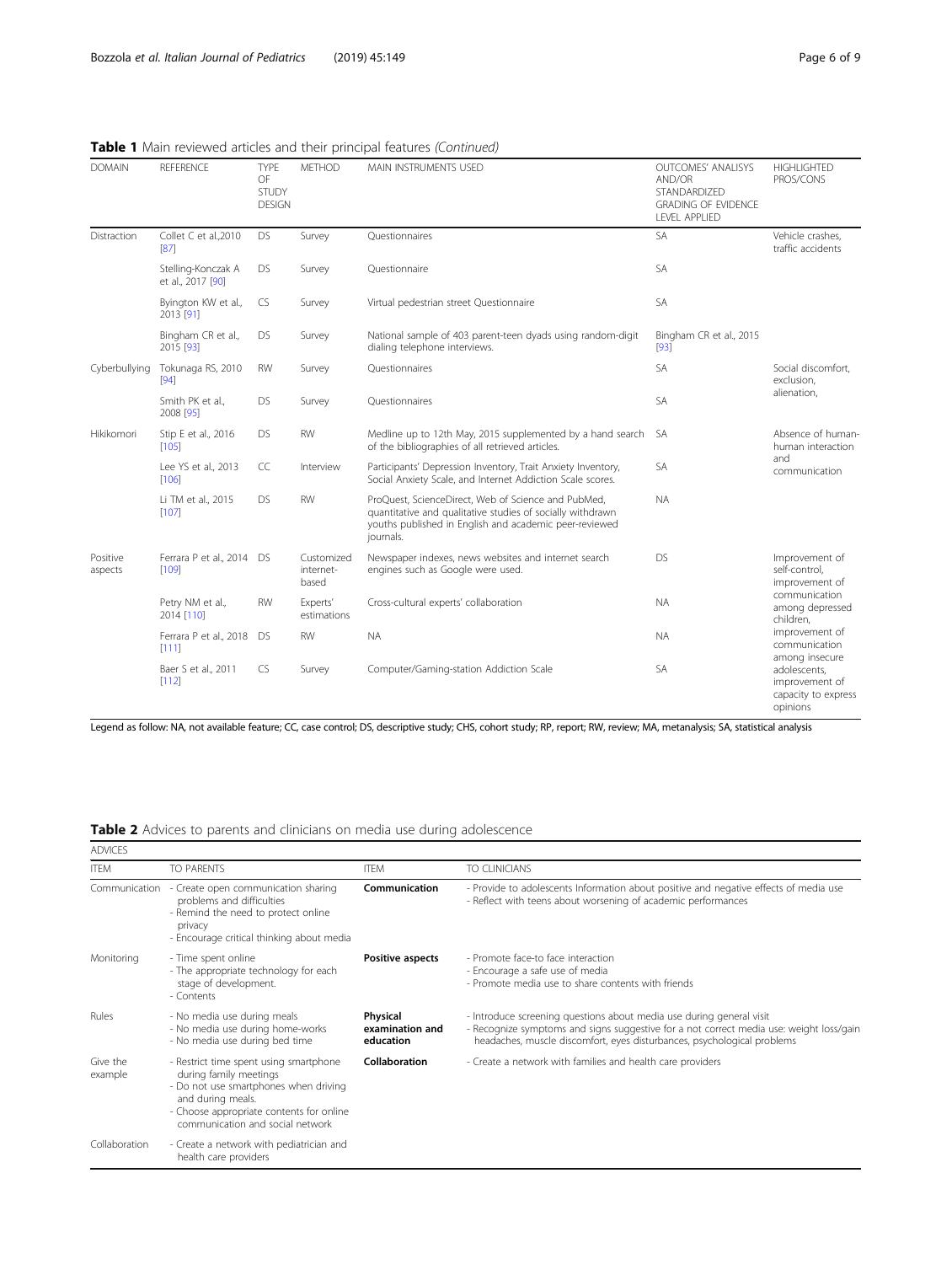# <span id="page-6-0"></span>Conclusion

Smartphones and social network have become integral part of adolescent's life influencing the person's whole life. Both parents and clinicians/ health care providers should understand both potential benefits and risks in order to prevent negative consequences, such as smartphone addiction. Both clinicians and parents should strive to better understand adolescent online activities, discuss with them about smartphone use and prevent adverse events.

#### Acknowledgements

Not applicable.

#### Consent to publication

Not applicable Availability of material: The materials analyzed during the current study are available at Bambino Gesù Children Hospital, Rome at the room of Dr. Bozzola.

#### Authors' contributions

EB, MB coordinated the study; GC, AV designed the study; GS and MR, DV analyzed the literature on sight, muscle, sleep; CC, AMS analyzed the literature on addiction and distraction; RA and ADV analyzed the literature on learning; GB and AC analyzed the literature on cyberbullying ad Hikikomori; LM and RT analyzed the positive aspects of media device use. All authors read and approved the final version.

#### Funding

No funding.

# Ethics approval and consent to participate

Not applicable.

#### Competing interests

No competing interests.

#### Author details

<sup>1</sup>Italian Pediatric Society, Rome, Italy. <sup>2</sup>University of Tor Vergata, Rome, Italy.

#### Received: 21 May 2019 Accepted: 26 September 2019

#### References

- 1. Bozzola E, Spina G, Ruggiero M, Memo L, Agostiniani R, Bozzola M, Corsello G, Villani A. Media devices in pre-school children: the recommendations of the Italian pediatric society. Ital J Pediatr. 2018;44:69.
- 2. The statistics portal. 2018 [www.statista.com](http://www.statista.com)
- 3. Oberst U, Renau V, Chamarro A, Carbonell X. Gender stereotypes in Facebook profiles: are women more female online? Comput Hum Behav. 2016;60:559–64.
- 4. Indagine Conoscitiva su bullismo e cyberbullismo. Commissione parlamentare infanzia e adolescenza. 27 marzo 2019 [www.istat.it](http://www.istat.it)
- 5. Bagot KS, Milin R, Kaminer Y. Adolescent initiation of cannabis use and early onset psychosis. Subst Abuse. 2015;36(4):524–33.
- 6. Teens, social media & Technology 2018. Pew Reserch Center, May 2018. [www.pewinternet.org/2018/05/31/teens-social-media-technology-2018/](http://www.pewinternet.org/2018/05/31/teens-social-media-technology-2018/)
- 7. We are social-Hootsuite. Digital in 2019 [www.wearesocial.com](https://wearesocial.com/)
- 8. Internet use and activities. Eurostat. 2017. www[.ec.europa.eu/eurostat](https://ec.europa.eu/eurostat)
- 9. Number of smartphone users worldwide from 2014 to 2020 (in billions). Statista 2017. [www.statista.com](http://www.statista.com)
- 10. Li Y, Zhang X, Lu F, Zhang Q, Wang Y. Internet addiction among elementary and middle school students in China: a nationally representative sample study. Cyberpsychol Behav Soc Netw. 2014;17:111–6.
- 11. Mihara S, Osaki Y, Nakayama H, Sakuma H, Ikeda M, Itani O, Kaneita Y, et al. Internet use and problematic internet use among adolescents in Japan: a nationwide representative survey. Addict Behav Rep. 2016;4(Suppl. C):58–64.
- 12. Sanjeev D, Davey A, Singh J. Emergence of problematic internet use among Indian adolescents: a multi method study. Child Adolesc Ment Health. 2016;12:60–78.
- 13. [https://www.adolescienza.it/osservatorio/adolescenti-iperconnessi-like](https://www.adolescienza.it/osservatorio/adolescenti-iperconnessi-like-addiction-vamping-e-challenge-sono-le-nuove-patologie/)[addiction-vamping-e-challenge-sono-le-nuove-patologie/](https://www.adolescienza.it/osservatorio/adolescenti-iperconnessi-like-addiction-vamping-e-challenge-sono-le-nuove-patologie/)
- 14. Rapporto Censis sulla situazione sociale del Paese. 2018: 465–470.
- 15. Rogaten J, Moneta GB, Spada MM. Academic performance as a function of approaches to studying and affect in studying. J Happiness Stud. 2013;14:1751–63.
- 16. Kirschner PA, Karpinski AC. Facebook and academic performance. Comput Hum Behav. 2010;26:1237–45.
- 17. Dewitte S, Schouwenburg HC. Procrastination, temptations, and incentives: the struggle between the present and the future in procrastinators and the punctual. Eur J Personal. 2002;16:469–89.
- 18. Lopez-Fernandez O, Kuss DJ, Romo L, Morvan Y, Kern L, Graziani P, Rousseau A, Rumpf HJ, Bischof A, Gässler AK, et al. Self-reported dependence on mobile phones in young adults: a European cross-cultural empirical survey. J Behav Addict. 2017;6:168–77.
- 19. Warburton K. Deep learning and education for sustainability. Int J Sustain High Educ. 2003;4:44–56.
- 20. Chin C, Brown DE. Learning in science: a comparison of deep and surface approaches. JRes Sci Teach. 2000;37:109–38.
- 21. Hoeksema LH. Learning strategy as a guide to career success in organizations. Leiden University: The Netherlands. DSWO Press, 1995.
- Arquero JL, Fernández-Polvillo C, Hassall T, Joyce J. Vocation, motivation and approaches to learning: a comparative study. Educ Train. 2015;57:13–30.
- 23. Gynnild V, Myrhaug D. Revisiting approaches to learning in science and engineering: a case study. Eur J Eng Educ. 2012;37:458–70.
- 24. Rozgonjuk D, Saal K, Täht K. Problematic smartphone use, deep and surface approaches to learning, and social media use in lectures. Int J Environ Res Public Health. 2018;15:92.
- 25. Carter B, Rees P, Hale L, Bhattacharjee D, Paradkar MS. Association between portable screen-based media device access or use and sleep outcomes a systematic review and meta-analysis. JAMA Pediatr. 2016;170(12):1202–8.
- 26. Lanaj K, Johnson RE, Barnes CM. Beginning the workday yet already depleted? Consequences of late-night smartphone use and sleep. Organ Behav Hum Decis Process. 2014;124(1):11–23.
- 27. Lemola S, Perkinson-Gloor N, Brand S, Dewald-Kaufmann JF, Grob A. Adolescents' electronic media use at night, sleep disturbance, and depressive symptoms in the smartphone age. Journal of Youth and Adolescence. 2015;44(2):405–18.
- 28. Park S, Cho MJ, Chang SM, Bae JN, Jeon HJ, Cho SJ, Kim BS, et al. Relationships of sleep duration with sociodemographic and health-related factors, psychiatric disorders and sleep disturbances in a community sample of Korean adults. J Sleep Res. 2010;19(4):567–77.
- 29. Bao Z, Chen C, Zhang W, Jiang Y, Zhu J, Lai X. School connectedness and Chinese adolescents' sleep problems: a cross-lagged panel analysis. J Sch Health. 2018;88(4):315–21.
- 30. Cain N, Gradisar M. Electronic media use and sleep in school-aged children and adolescents: a review. Sleep Med. 2010;11(8):735–42.
- 31. Prather AA, Puterman E, Epel ES, Dhabhar FS. Poor sleep quality potentiates stress-induced cytokine reactivity in postmenopausal women with high visceral abdominal adiposity. Brain Behav Immun. 2014;35(1):155–62.
- 32. Nagane M, Suge R, Watanabe SI. Time or retiring and sleep quality may be predictors of academic performance and psychosomatic disorder in university students. Biol Rhythm Res. 2016;47(2):329–37.
- 33. Waller EA, Bendel RE, Kaplan J. Sleep disorders and the eye. Mayo Clin Proc. 2008;83(11):1251–61.
- 34. Ivarsson M, Anderson M, Åkerstedt T, Lindblad F. Playing a violent television game affects heart rate variability. Acta Paediatr. 2009;98(1):166–72.
- 35. Hysing M, Pallesen S, Stormark KM, Lundervold AJ, Sivertsen B. Sleep patterns and insomnia among adolescents: a population-based study. J Sleep Res. 2013;22:549–56.
- 36. Li S, Jin X, Wu S, Jiang F, Yan C, Shen X. The impact of media use on sleep patterns and sleep disorders among school-aged children in China. Sleep. 2007;30(3):361–7.
- 37. Cain N, Gradisar M. Electronic media use and sleep in school-aged children and adolescents: a review. Sleep Med. 2010;11:735–42.
- 38. Weaver E, Gradisar M, Dohnt H, Lovato N, Douglas P. The effect of presleep videogame playing on adolescent sleep. J Clin Sleep Med. 2010;6:184–9.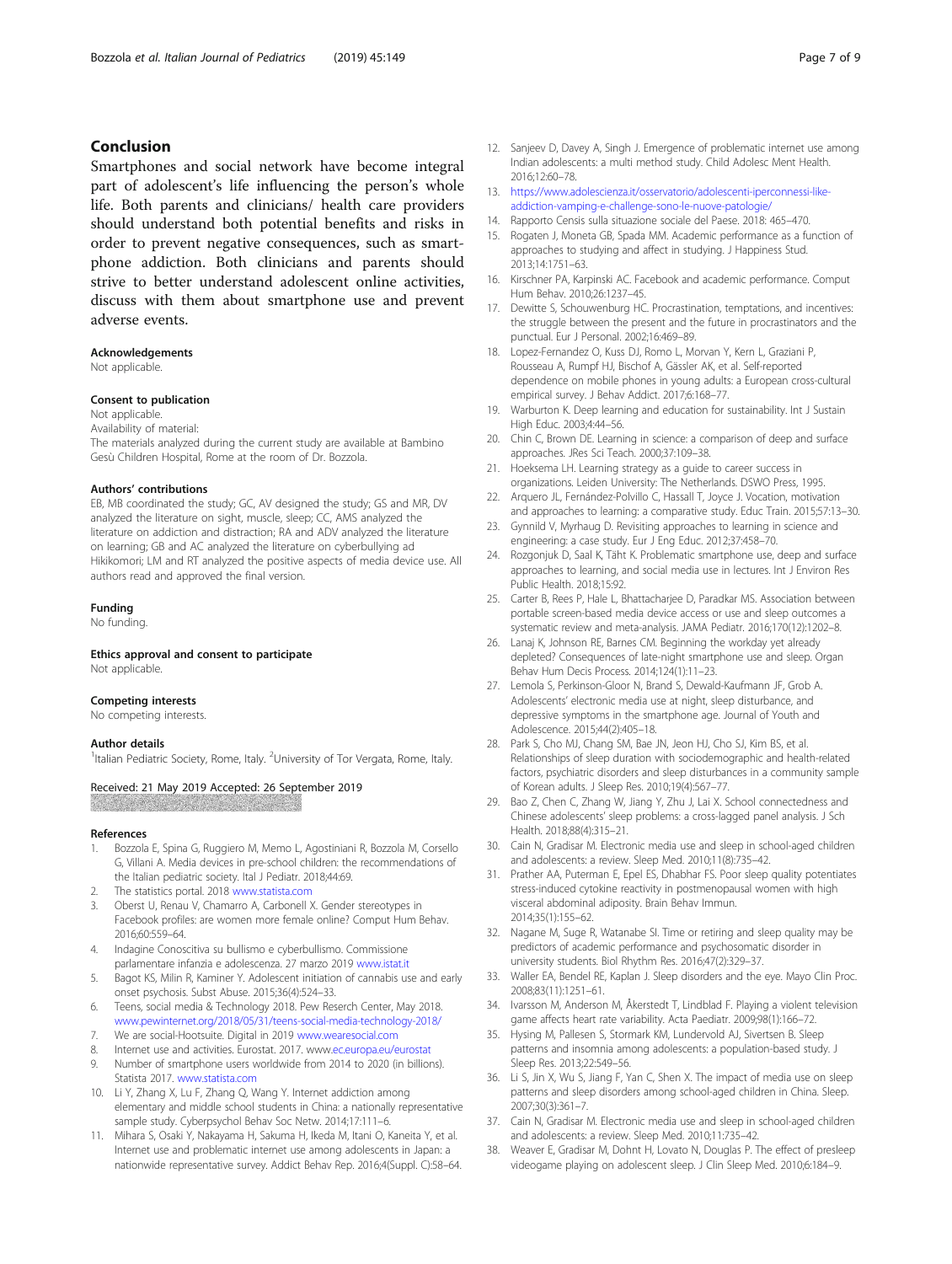- <span id="page-7-0"></span>39. Thomee S, Dellve L, Harenstam A, Hagberg M. Perceived connections between information and communication technology use and mental symptoms among young adults—a qualitative study. BMC Public Health. 2010;10:66.
- 40. Altman NG, Izci-Balserak B, Schopfer E, Jackson N, Rattanaumpawan P, Gehrman PR, Patel NP, et al. Sleep duration versus sleep insufficiency as predictors of cardiometabolic health outcomes. Sleep Med. 2012;13(10): 1261–70.
- 41. Bixler E. Sleep and society: an epidemiological perspective. Sleep Med. 2009;10(1).
- 42. Owens J. Insufficient sleep in adolescents and young adults: an update on causes and consequences. Pediatrics. 2015;134(3):921–32.
- 43. Continente X, Pérez A, Espelt A, Lopez MJ. Media devices, family relationships and sleep patterns among adolescents in an urban area. Sleep Med. 2017;32:28–35.
- 44. Smick K. Guarding your patient's eyes for harmful light: part one: the importance of education. Rev Optom. 2014;151:26–8.
- 45. Bergqvist UO, Knave BG. Eye discomfort and work with visual display terminals. Scand J Work Environ Health. 1994;20:27–33.
- 46. Freudenthaler N, Neuf H, Kadner G, Schlote T. Characteristics of spontaneous eyeblink activity during video display terminal use in healthy volunteers. Graefes Arch Clin Exp Ophthalmol. 2003;241:914–20.
- 47. Fenga C, Aragona P, Di Nola C, Spinella R. Comparison of ocular surface disease index and tear osmolarity as markers of ocular surface dysfunction in video terminal display workers. Am J Ophthalmol. 2014;158:41–8.
- 48. Moon JH, Lee MY, Moon NJ. Association between video display terminal use and dry eye disease in school children. J Pediatr Ophthalmol Strabismus. 2014;51(2):87–92.
- 49. Moon JH, Kim KW, Moon NJ. Smartphone use is a risk factor for pediatric dry eye disease according to region and age: a case control study. BMC Ophthalmol. 2016;16:188.
- 50. Clark AC, Nelson LB, Simon JW, Wagner R, Rubin SE. Acute acquired comitant esotropia. Br J Ophthalmol. 1989;73:636–8.
- 51. Lee HS, Park SW, Heo H. Acute acquired comitant esotropia related to excessive smartphone use. BMC Ophthalmol. 2016;16:37.
- 52. Kwon M, Kim DJ, Cho H, Yang S. The Smartphone Addiction Scale: Development and Validation of a Short Version for Adolescents . PLoS ONE. 2013; 8(12).
- 53. Choi SW, Kim DJ, Choi JS, Ahn H, Choi EJ, Song WY, Kim S, et al. Comparison of risk and protective factors associated with smartphone addiction and internet addiction. J Behav Addict. 2015;4(4):308–14.
- 54. Chotpitayasunondh V, Douglas KM. How "phubbing" becomes the norm: the antecedents and consequences of snubbing via smartphone. Comput Hum Behav. 2016;63:9–18.
- 55. Wegmann E, Brand M. Internet-communication disorder: It's a matter of social aspects, coping, and internet-use expectancies. Front Psychol. 2016; 7(1747):1–14.
- 56. Lin YH, Chiang CL, Lin PH, Chang LR, Ko CH, Lee YH, Lin SH. Proposed Diagnostic Criteria for Smartphone Addiction. PLoS ONE. 2016;11.
- 57. Teen Smartphone Addiction National Survey questionnaire. [www.](http://www.screeneducation.org) [screeneducation.org](http://www.screeneducation.org)
- 58. National Information Society Agency. Internet addiction survey 2011. Seoul: National Information Society Agency. 2012:118–9.
- 59. Bae SM. Smartphone addiction of adolescents, not a smart choice. J Korean Med Sci. 2017;32:1563–4.
- 60. Choi SW, Kim DJ, Choi JS, Ahn H, Choi EJ, Song WY, Kim S, et al. Comparison of risk and protective factors associated with smartphone addiction and internet addiction. J Behav Addict. 2015;4(4):308–14.
- 61. Weiser EB. Gender differences in internet use patterns and internet application preferences: a two-sample comparison. CyberPsychol Behav. 2004;3:167–78.
- 62. Long J, Liu TQ, Liao YH, Qi C, He HY, Chen SB, Billieux J. Prevalence and correlates of problematic smartphone use in a large random sample of Chinese undergraduates. BMC Psychiatry. 2016;16:408.
- 63. Lee H, Kim JW, Choi TY. Risk factors for smartphone addiction in Korean adolescents: smartphone use patterns. J Korean Med Sci. 2017;32:1674–9.
- 64. Lam LT, Peng ZW, Mai JC, Jing J. Factors associated with internet addiction among adolescents. Cyberpsychol Behav. 2009;12(5):551–5.
- 65. Jia R, Jia HH. Maybe you should blame your parents: parental attachment, gender, and problematic internet use. J Behav Addict. 2016;5(3):524–8.
- 66. Bhagat S. Is Facebook a planet of lonely individuals? A review of literature. The Interrnational Journal of Indian Psychology. 2015;3(1):5–9.
- 67. Liu M, Wu L, Yao S. Dose-response association of screen time-based sedentary behavior in children and adolescents and depression: a meta-analysis of observational studies. Br J Sports Med. 2016;50(20):1252–8.
- 68. Ihm J. Social implications of children's smartphone addiction: the role of support networks and social engagement. J Behav Addict. 2018;7(2):473–81.
- 69. Wegmann E, Stodt B, Brand M. Addictive use of social networking sites can be explained by the interaction of internet use expectancies, internet literacy, and psychopathological symptoms. J Behav Addict. 2015;4(3):155–62.
- 70. Lin LY, Sidani JE, Shensa A, Radovic A, Miller E, Colditz JB, Primack BA. Association between social media use and depression among U.S. young adults. Depress Anxiety. 2016;33(4):323–31.
- 71. Ko CH, Yen JY, Chen CS, Yeh YC, Yen CF. Predictive values of psychiatric symptoms for internet addiction in adolescents: a 2-year prospective study. Arch Pediatr Adolesc Med. 2009;163(10):937–43.
- 72. Przybylski AK, Murayama K, DeHaan CR, Gladwell V. Motivational, emotional, and behavioral correlates of fear of missing out. Comput Hum Behav. 2013; 29:1841–8.
- 73. Biolcati R, Mancini G, Trombini E. Proneness to boredom and risk behaviors during adolescents' free time. Psychol Rep. 2017:1–21.
- 74. Brissett D, Snow RP. Boredom: where the future isn't. Symb Interact. 1993; 16(3):237–56.
- 75. Harris MB. Correlates and characteristics of boredom proneness and boredom. J Appl Soc Psychol. 2000;30(3):576–98.
- 76. Wegmann E, Ostendorf S, Brand M. Is it beneficial to use Internetcommunication for escaping from boredom? Boredom proneness interacts with cue-induced craving and avoidance expectancies in explaining symptoms of Internet-communication disorder. PLoS ONE. 2017;13(4).
- 77. Wang P, Zhao M, Wang X, Xie X, Wang Y, Lei L. Peer relationship and adolescent smartphone addiction: the mediating role of self-esteem and the moderating role of the need to belong. J Behav Addict. 2017;6(4):708–17.
- 78. Ko K, Kim HS, Woo JH. The study of muscle fatigue and risks of musculoskeletal system disorders from text inputting on a smartphone. Journal of the Ergonomics Society of Korea. 2013;32(3):273–8.
- 79. Cao H, Sun Y, Wan Y, Hao J, Tao F. Problematic internet use in Chinese adolescents and its relation to psychosomatic symptoms and life satisfaction. BMC Public Health. 2011;11(1):802.
- 80. Kim HJ, Kim JS. The relationship between smartphone use and subjective musculoskeletal symptoms and university students. J Phys Ther Sci. 2015;27:575–9.
- 81. Lee JH, Seo KC. The comparison of cervical repositioning errors according to smartphone addiction grades. J Phys Ther Sci. 2014;26(4):595–8.
- 82. Lee SJ, Kang H, Shin G. Head flexion angle while using a smartphone. Ergonomics. 2015;58(2):220–6.
- Kang JH, Park RY, Lee SJ, Kim JY, Yoon SR, Jung KI. The effect of the forward head posture on postural balance in long time computer based worker. Ann Rehabil Med. 2012;36(1):98–104.
- 84. Park JH, Kim JH, Kim JG, Kim KH, Kim NK, Choil W, Lee S, et al. The effects of heavy smartphone use on the cervical angle, pain threshold of neck muscles and depression. Advanced Science and Technology Letters. 2015;91:12–7.
- 85. Ning XP, Huang YP, Hu BY, Nimbarte AD. Neck kinematics and muscle activity during mobile device operations. Int J Ind Ergon. 2015;48:10–5.
- 86. Hong JH, Lee DY, Yu JH, Kim YY, Jo YJ, Park MH, Seo D. Effect of the keyboard and smartphone usage on the wrist muscle activities. J Convergence Info Technol. 2013;8(14):472–5.
- 87. Collet C, Guillot A, Petit C. Phoning while driving I: a review of epidemiological, psychological, behavioral and physiological studies. Ergonomics. 2010;53(5):589–601.
- 88. Chen PL, Pai CW. Pedestrian smartphone overuse and inattentional blindness: an observational study in Taipei. Taiwan BMC Public Health. 2018;18:1342.
- 89. Centers for Disease Control and Prevention. Ten leading causes of death and injury. 2018. [www.cdc.gov](http://www.cdc.gov)
- 90. Stelling-Konczak A, van Wee GP, Commandeur JJF, Hagenzieker M. Mobile phone conversations, listening to music and quiet (electric) cars: are traffic sounds important for safe cycling? Accid Anal Prev. 2017;106:10–22.
- 91. Byington KW, Schwebel DC. Effects of mobile internet use on college student pedestrian injury risk. Accid Anal Prev. 2013;51:78–83.